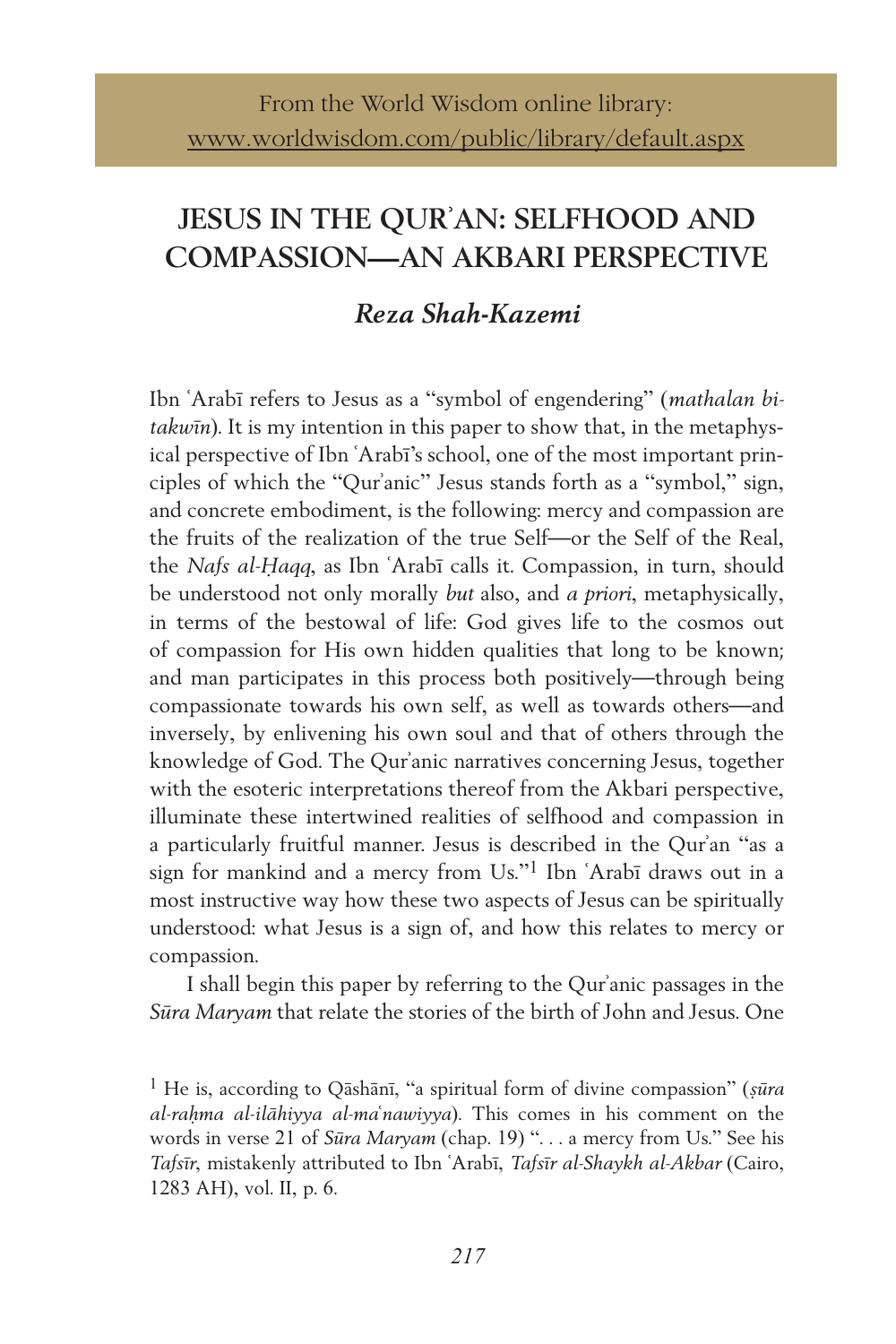observes a number of remarkable similarities in these two passages.2 There is in both cases—to Zachariah, the father of John, and Mary, mother of Jesus—the apparition of an angel to announce the news of the imminent birth of a son; the words addressed to them by the angel, and the responses given by them are similar; several of the phrases used to describe John and Jesus are identical; a vow of silence is observed by both Zachariah and Mary after their vision of the angel, etc. But there are also notable differences between the two narratives, in particular the following one: whereas it is the angel who describes John, it is Jesus who describes himself, through the miraculous words uttered by him as a baby still in his cradle. Indeed, it is the degree of miraculousness that, in general, distinguishes the two narratives: the birth of Jesus to the Virgin was a more absolute kind of miracle as compared with the lesser prodigy of John's being begotten by Zachariah, though "my wife is barren and I have reached infirm old age" (19:8). But one should pay particular attention to the words at the end of Jesus' discourse: "Peace be upon me the day I was born, the day I die, and the day I shall be raised up alive." In the case of John, it is the angel who invokes peace upon him: "Peace be on him the day he was born, the day he dies and the day he shall be raised up alive."

The reader is struck by the contrast between the invocation of peace upon oneself, and the invoking of peace on another. Furthermore, it is peace with the definite article, *al-salām*, that Jesus invokes upon himself, whereas it is the indefinite form, *salāmun*, that is invoked by the angel on John. It is as if there is a deliberate juxtaposition here between the divine attribute of peace, in respect of Jesus, and the general quality of peace—ultimately divine, in its essence, but considered here at the level of its formal manifestation—in regard to John. This contrast might be interpreted as an allusion to the fullness of divine life, and the totality of supreme Self-consciousness that infused the human substance of Christ from his very inception, this substance itself being the very Word of God. In this connection, Ibn ʿArabī alerts our attention to an extremely important analogy. The Qurʾan tells us that Jesus was indeed God's Word, "cast unto Mary, and a spirit from

<sup>2</sup>*Sūra Maryam* (chap. 19): verses 1-15 give the story of Zachariah/John; and 16-33, that of Mary/Jesus.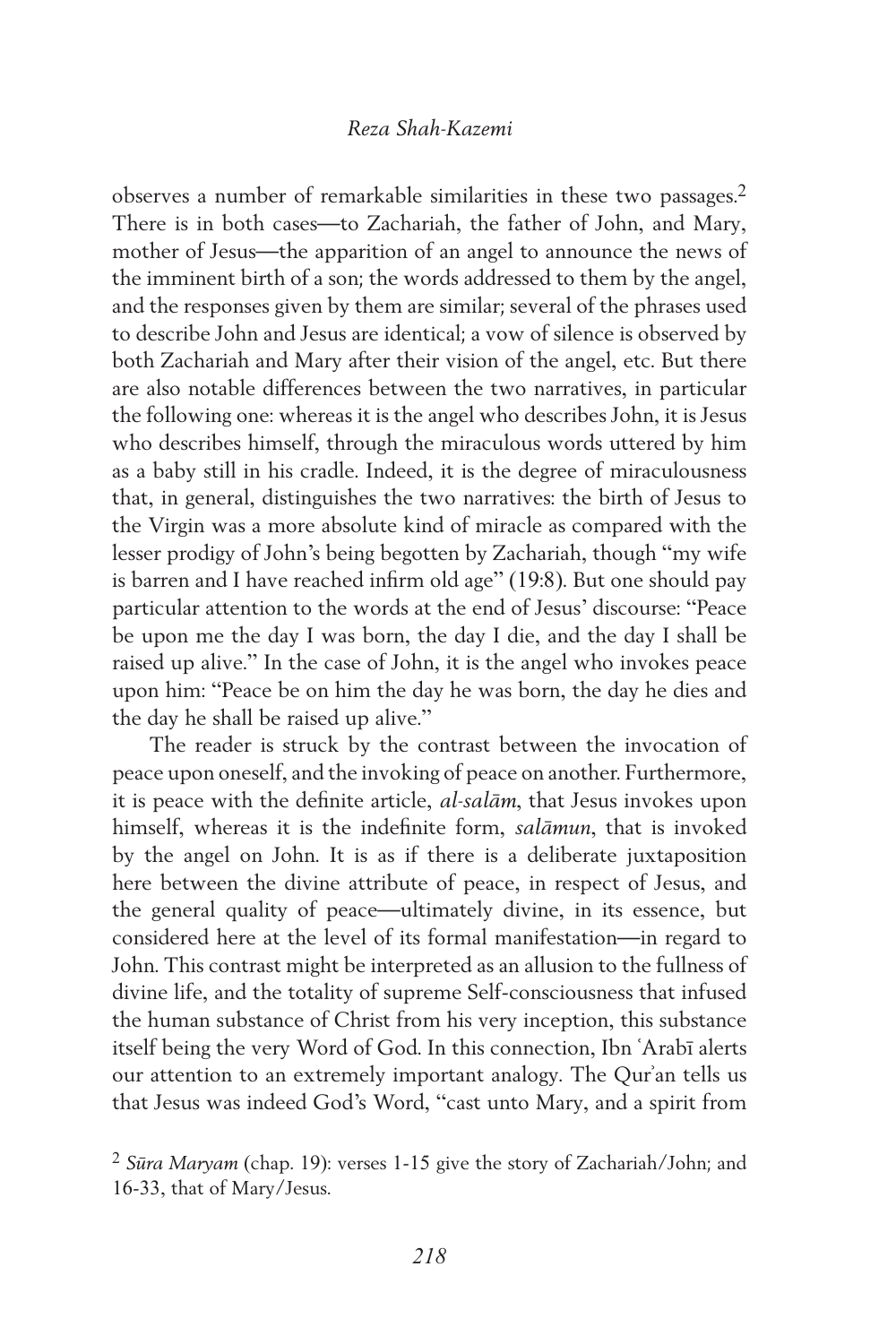Him" (4:171): Ibn ʿArabī comments upon this, saying that Gabriel transmitted this Word to Mary just as a prophet transmits God's Word to his community.3 Ibn ʿArabī thus shows that there is something in the very substance of Jesus that is, in and of itself, a revelation, "a sign for mankind," as the Qurʾan says (19:21). Such a view of Jesus narrows, in certain respects at least, the gap that separates a Muslim from a Christian conception of the "message" of Christ.4

In the *Fusūs* al-*Hikam* we find Ibn `Arabī commenting on this contrast between the two greetings of peace. In the chapter on John we read:

If the speech were that of the spirit: Peace be upon me the day I was born, the day I die, and the day I shall be raised up alive—that is more complete as regards the reality of union and as regards doctrine, and more lofty in interpretation.<sup>5</sup>

ʿAbd ar-Razzāq Qāshānī provides just such a "lofty interpretation" with his comment on this invocation of peace upon oneself:

<sup>3</sup>*Fuṣūṣ al-Ḥikam* (Cairo, 1321), p. 173; see the English translation of the *Fuṣūṣ* by Ralph Austin, *Bezels of Wisdom* (New York: Paulist Press, 1980), p. 175.

<sup>4</sup> Meister Eckhart may be said to have made the inverse movement, by coming close to an "Islamic" conception of Christ, in some of his pronouncements. For example: "Now you might ask me, since I have everything in this (human) nature that Christ can perform according to his humanity, why then do we praise and magnify Christ as our Lord and our God? That is because he was a messenger from God to us and has brought our blessedness to us. The blessedness he brought us was our own" (*Meister Eckhart: Sermons and Treatises*, translated and edited by M.O'C. Walshe [Longmead: Element, 1979], vol. I, p. 116).

<sup>5</sup>*Fuṣūṣ*, p. 220. In the *Futūḥāt* (Cairo, 1911), Ibn ʿArabī writes: "One who praises himself is more authoritative and more complete than one who is praised, as in the case of John and Jesus. . ." (I:109.4). This sentence was cited by Layla Shamash in "The Cosmology of Compassion or Macrocosm in the Microcosm," in *Journal of the Muhyiddin Ibn ʿArabi Society*, XXVIII, 2000, p. 31. (I have slightly modified the translation.)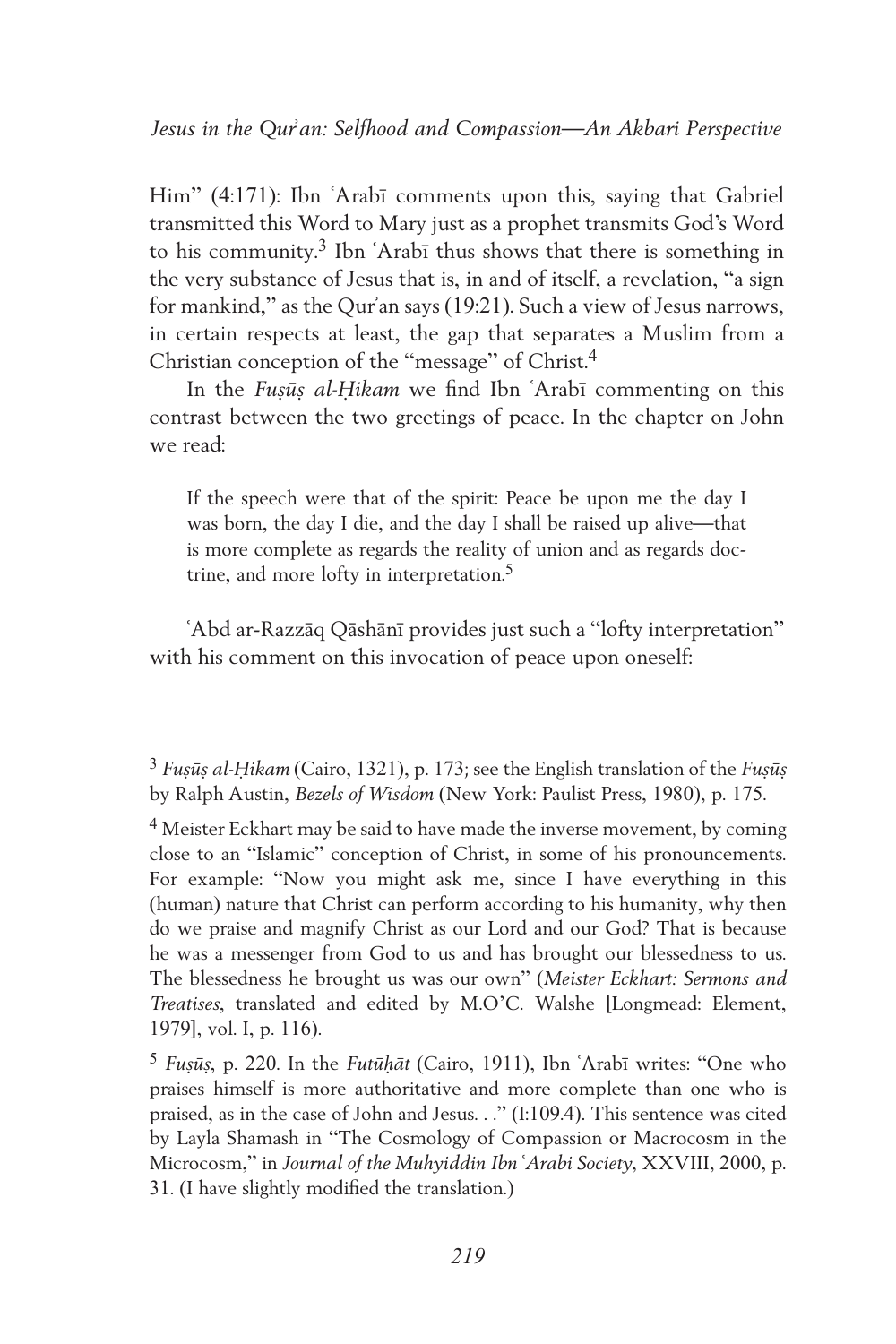God bestows on Himself the salutation of peace, because of His own Self-determination within the *ʿĪsawī* substance; and this also shows the perfection of Jesus' station in the witnessing of this oneness.6

In other words, it is God Himself who greets Himself within and through the very form of Jesus. Now this touches on many key themes of Ibn ʿArabī's metaphysics, but let us note the following point: the greeting offered to God by Himself through another can be taken as a symbol of the principle that God reveals Himself to Himself through the whole of creation. As we saw earlier, Ibn ʿArabī says that Jesus is a symbol of *takwīn*, of engendering, or of creative activity. This comes in the following poem, which opens the chapter of the *Fuṣūṣ* on Jesus:

From the water of Mary or from the breath of Gabriel, In the form of a mortal fashioned of clay The Spirit came to be in an essence Purified of nature, which you call *Sijjin*. . . . A Spirit from God, not from anything else. Thus he raised up the dead and made birds from clay. . . . God purified him in body and exalted him in spirit, And made of him a symbol of engendering.<sup>7</sup>

Let us briefly consider this "symbol of engendering" in four ways. First, the creation of Jesus himself—by means of a breath, a word, a spirit, cast into Mary—is a miraculous sign of God's creativity in general, of the way in which the spirit enlivens matter. Secondly, the creation of Jesus is a recapitulation of the specific miracle of the creation of Adam. Thirdly, at the level of cosmogenesis, the birth of Jesus to the Virgin Mary expresses the principle by which the cosmos itself is brought into being: according to Ibn ʿArabī the universe originates in the epiphany of the "Muhammadan Reality" (*al-ḥaqīqa al-muḥammadiyya*), this reality being the most receptive of all realities—contained within the

<sup>6</sup>*Fuṣūṣ*, p. 220.

<sup>7</sup>*Fuṣūṣ*, pp. 170-172. I benefited from, but did not follow, R. Austin's English rendition of the poem in *Bezels of Wisdom*, pp. 174-175.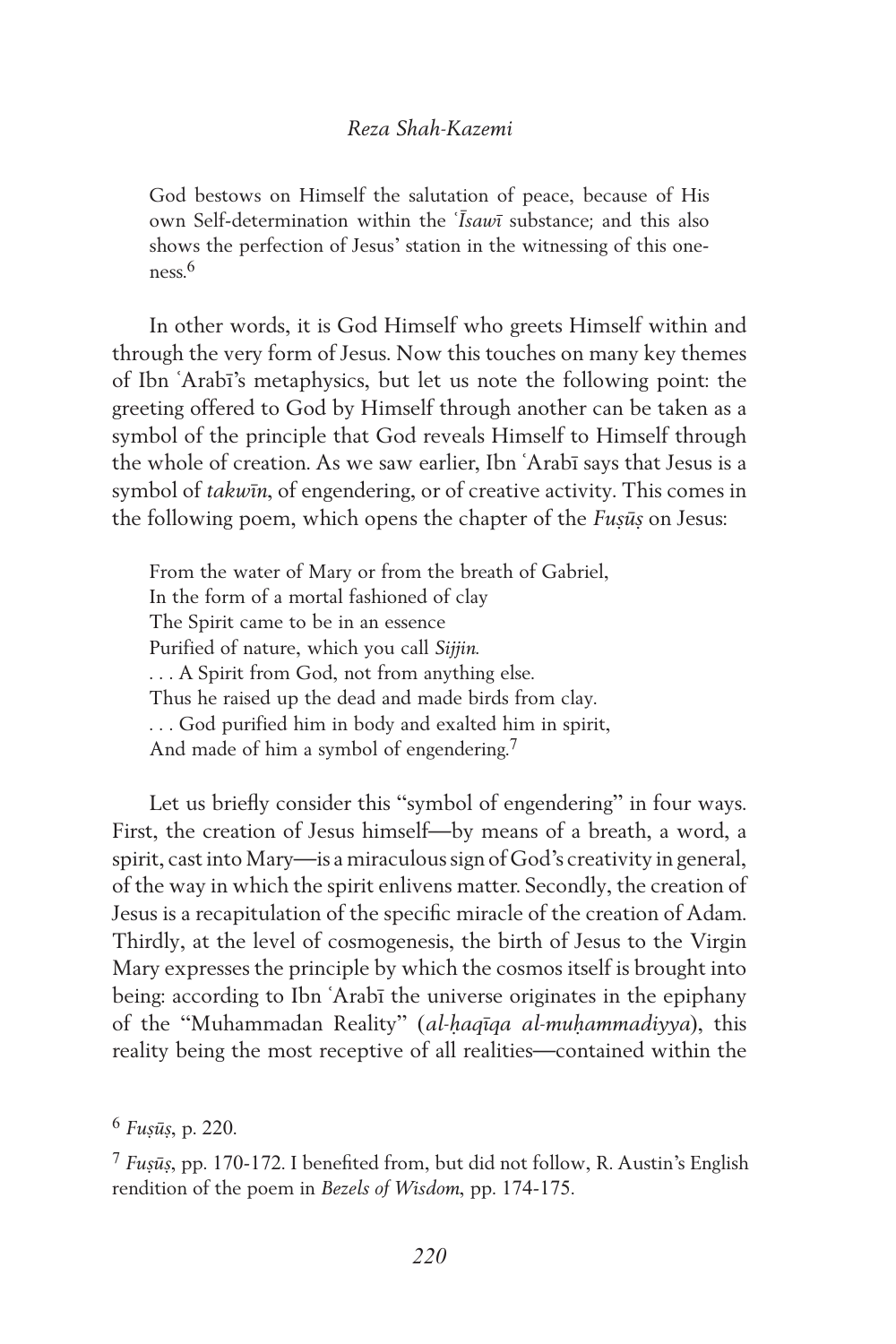primal "Cloud"—to the creative Light of God.8 It is by virtue of the Prophet's total receptivity to this Light that his passivity (*infiʿāliyya*) is transformed into activity (*fāʿiliyya*):

Muhammad was created as a slave, in principle; he never raised his head seeking leadership, nay, he ceaselessly prostrated in humility, standing [before his Lord] in his condition of passivity, until God engendered (*kawwana*) from him all that He engendered, bestowing upon him the rank of activity (*fāʿiliyya*) in the world of Breaths. . . .9

One is reminded here of the words addressed to Mary in the Qurʾan by the angels:

O Mary, truly God has chosen you and purified you, and preferred you above all the women of creation. O Mary, be obedient to your Lord, prostrate to Him and bow with those who bow (3:42-43).

It is not Jesus alone who was made a "sign" but he and his mother together:

And We made the son of Mary and his mother a sign (23:50).

Thus Jesus here can be seen as a symbol of the cosmos itself, the "fruit" of the activity that is rooted in total, virgin receptivity to the Word from above, Mary's role here mirroring that of the Muhammadan Reality.

Finally, continuing this process of *fāʿiliyya*, Jesus' own activity positively reflects this divine creativity: his healing of the blind, the

8 See Chodkiewicz's illuminating discussion of this theme in the chapter entitled "The Muhammadan Reality," in *Seal of the Saints*, translated by Liadain Sherrard (Cambridge: Islamic Texts Society, 1993); and the fascinating description of the origination of the cosmos in *Islamic Sainthood in the Fullness of Time: Ibn al-ʿArabī's Book of the Fabulous Gryphon*, Gerald Elmore (Leiden: Brill, 1999), the chapter entitled "The Emergence of the World out of the Muhammadan Reality."

<sup>9</sup>*Fuṣūṣ*, p. 275; see *Bezels*, p. 278.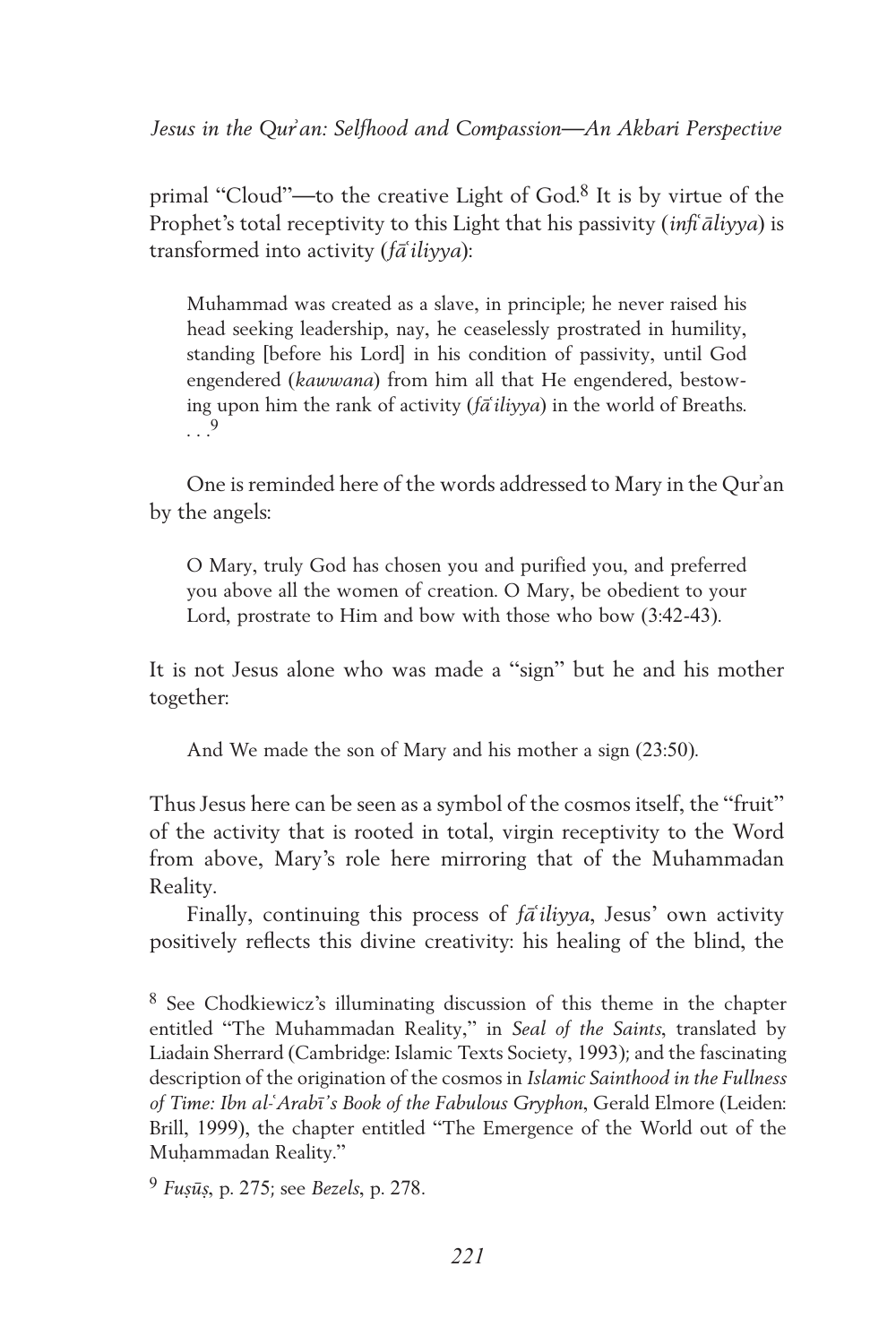leper, his creating a bird from clay, and most importantly, his raising up of the dead. As the Qurʾan tells us, Jesus says:

Truly I come unto you with a sign from your Lord. Truly, I create for you out of clay the shape of a bird, and I breathe into it, and it becomes a bird, by God's permission. I heal him who was born blind and the leper, and I give life to the dead, by God's permission (3:49).

It is very instructive to see how Qāshānī draws out the esoteric meaning of these miraculous acts. In his *Tafsīr* he gives the following commentary:

*Truly I create for you*, through spiritual discipline and purification and realized wisdom, from the clay of souls still deficient but nonetheless receptive, *the shape of a bird*, one that flies to the realm of holiness through the intensity of its longing. *Then I breathe into it*  the breath of divine knowledge and true life, through the influence of my presence and my teaching. *And it becomes a bird*, that is, a living soul, flying with the wings of longing and aspiration towards the Real. *I heal the blind*, the one who is veiled from the light of the Real, one whose eye of insight had always been closed, and had never seen the sun of the face of the Real, nor its light . . . *and the leper*, the one whose soul is disfigured by the disease of vices and corrupt beliefs, blemished by the love of this world and besmirched by the stain of concupiscence*. And I give life* to the death of ignorance with the life of knowledge.<sup>10</sup>

In the spirit of this kind of commentary, one might venture to add that the words of the Qurʾan, *by God's permission*, which qualify the miraculous acts of Jesus, can be understood, esoterically, as meaning that these acts were performed by Jesus in perfect conformity with his knowledge of who the agent really is; who the true Self is, within him, that is performing these acts. In other words, Jesus was not veiled from the Divine reality by his own performance of these acts: he knew that God was acting through him. The fact that God is the sole

<sup>10</sup>*Tafsīr*, vol. 1, p. 113.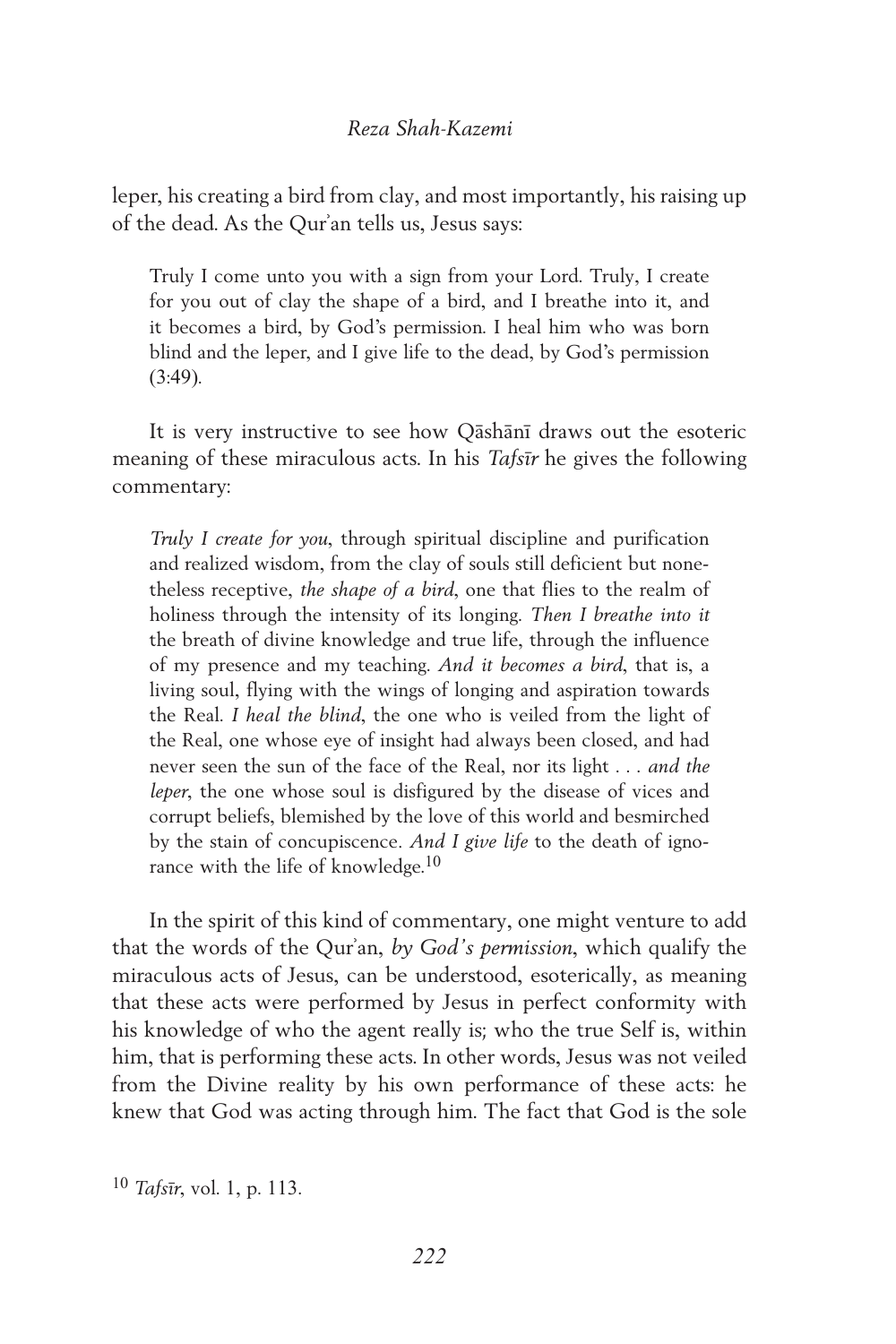agent emerges in the Akbari perspective as an inescapable subjective corollary of the objective oneness of being, or, to use Ibn ʿArabī's own words, of the reality "that there is nothing in Being but He."11 Ibn ʿArabī comments in many places on the ontological implications of the verse in the Qurʾan which states: "You did not throw when you threw, but God threw"  $(8.17)$ . The following few instances will suffice for our purposes:

*You did not throw*, so He negated, *when you threw*, so He affirmed, *but God threw*, so He negated the engendered existence (*kawn*) of Muḥammad, and affirmed Himself as identical (*ʿayn*) with Muhammad.  $12$ 

Such ambivalent negations and affirmations give rise to bewilderment:

You are not you when you are you but God is you.<sup>13</sup>

But they reveal the truth that it is God alone who is the agent of all acts, the agent who acts through all the faculties of man. This truth is affirmed by Ibn ʿArabī by reference to the words of the famous *ḥadīth qudsī*, known as the *ḥadīth al-taqarrub*, "drawing near," in which God says that when He loves His servant, He is "the hearing with which he hears, the sight by which he sees, the hand with which he strikes, and the foot whereon he walks." Ibn ʿArabī draws attention to the important fact that God speaks in the present tense, saying "I am his hearing, his sight, and his hand":

God's words "I am" show that this was already the situation, but the servant was not aware. Hence the generous gift which this nearness gives to him is the unveiling of the knowledge that God is his hearing and his sight.<sup>14</sup>

<sup>11</sup>*Futūḥāt*, IV 272.22; as cited by W. Chittick in *The Sufi Path of Knowledge* (Albany: SUNY Press, 1989) p. 327.

 12 Ibid., II 216.12; as cited in *Sufi Path*, p. 114.

 13 Ibid., II 444.13; as cited in *Sufi Path*, p. 115.

 14 Ibid., III 67.29; as cited in *Sufi Path*, p. 326.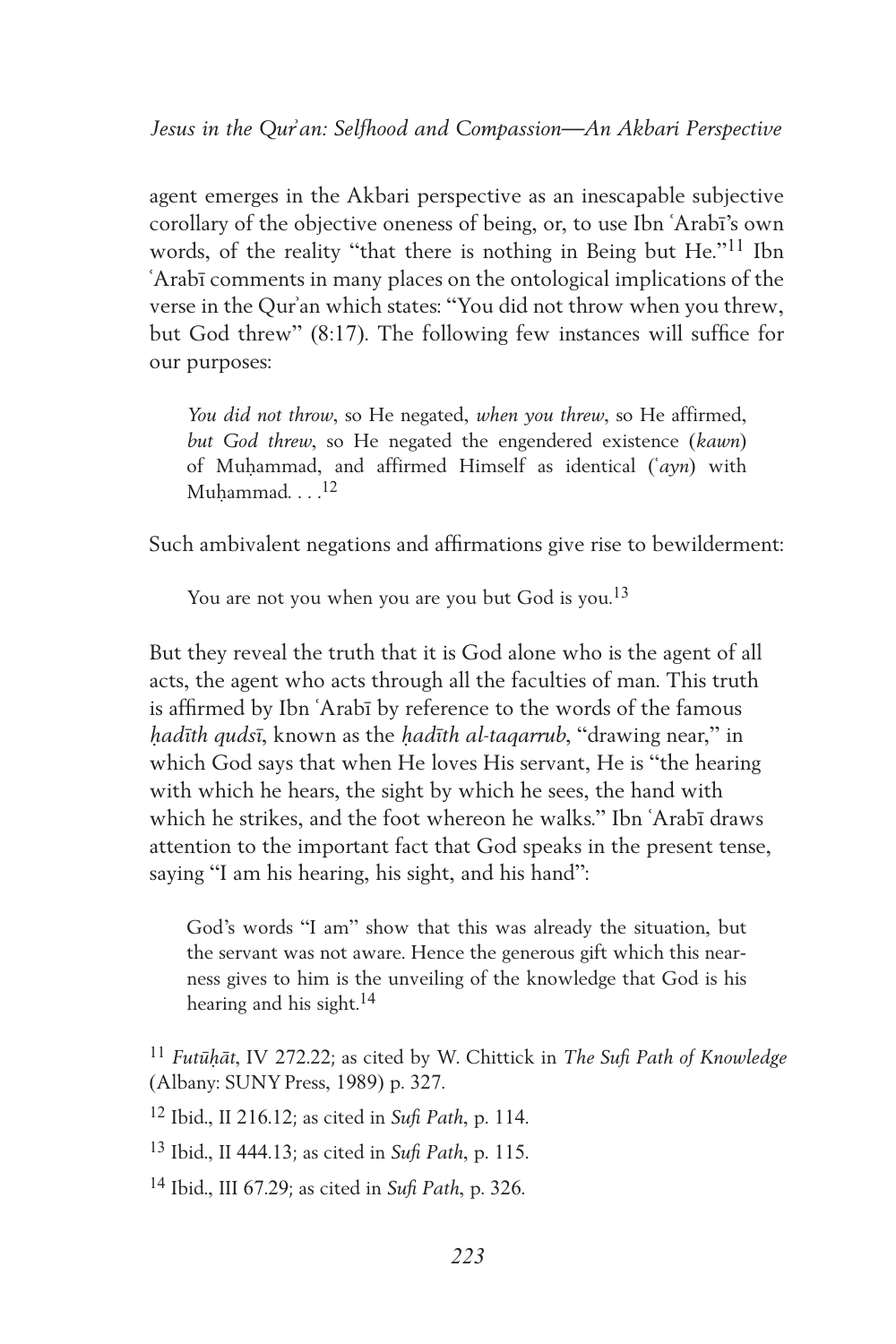What this implies is that there is no change of ontological agency: God does not "become" the faculties of the servant after having allowed the servant to enjoy, in his previous condition, the prerogative of autonomous agency. God is and cannot but be the true agent of all the servant's actions and perceptions. The only change is in the awareness of the servant, his assimilation of the truth that God's sole reality includes all other agencies and excludes all ontological alterity, a truth from which the servant had been veiled by his own faculties. But it is important to add that, if one must not be veiled by the creature and its activities from true Selfhood, one must also avoid the opposite veil; that is, one must not allow the Real to veil the creature from the property that accompanies him perpetually, the property of slavehood. The relationship between the receptivity of pure slavehood and the activity of engendering was noted above; but at this point, what should be stressed is that one of the fruits of this paradoxical combination of realized Selfhood and immutable slavehood is compassion, as the following lines from the chapter on Jesus tell us:

I worship truly, and God is our Master; and I am His very identity, so understand. When I say "man," do not be veiled by man, for He has given you proof. So be the Real and be a creature. You will be, by God, compassionate.<sup>15</sup>

The last line expresses the essence of the argument of this paper: "being" the Real—while remaining a creature—means "being" compassionate, merciful, kind. The one cannot "be" without the other. When Ibn ʿArabī writes *takun biʾLlāhi raḥmānan*, this sounds rather like an oath: by God, you will be compassionate—in the measure that you realize the true Self, which is veiled by your outer self, your ego. It should be noted that it is not a question here of realizing "*one's* true Self," inasmuch as the Self cannot be the property of any individual; the only thing that the individual can be said to possess is the property of essential poverty. In this perspective, no individual owns anything;

<sup>15</sup>*Fuṣūṣ*, p. 180. See the translation in *Bezels*, p. 179, which I have not followed.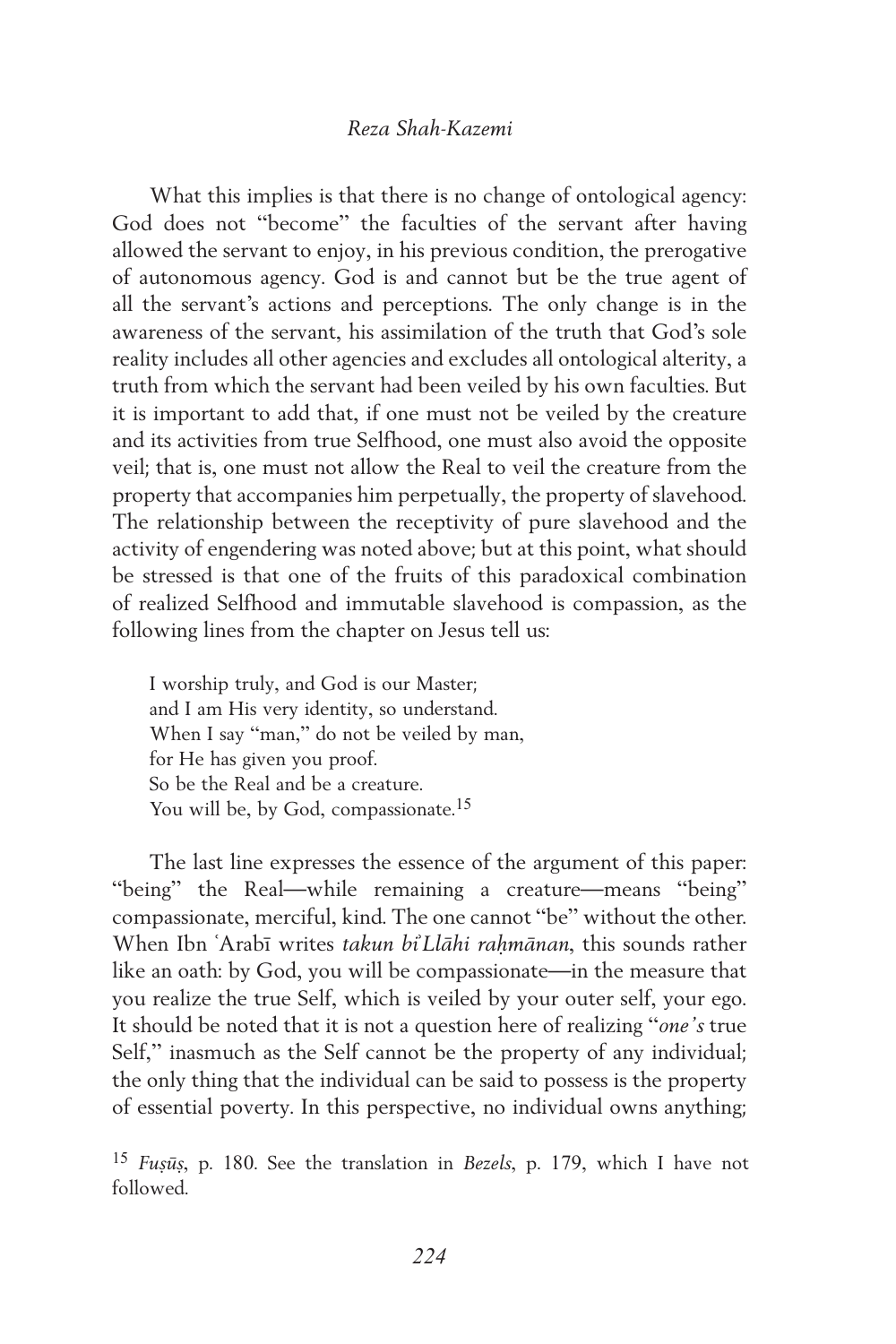on the contrary, all individuals "belong" to the Self. This point emerges clearly from the following *taʾwīl* by Qāshānī of the verses in the Qurʾan in which God addresses Jesus: "O Jesus, son of Mary, did you say unto people: worship me and my mother as two gods beside God? He said: Glory to You, never could I say what I had no right to say. . ." (5:116).

*Did you* invite people to your own soul and to your mother—or to the station of your heart and your soul; for truly he in whom subsists the reality of egoity (*anāʾiyya*) and the residue of the soul and passion, or in whom there takes place the fluctuations of the heart and its manifestation through its quality—such a one invites the creature to the station of his soul or to the station of his heart, not to the Real. *He said: Glory to You, never could I say what I had no right to say*, for indeed I have no being in reality, nor is it appropriate or correct for me to utter speech which I do not really possess; for truly speech and act, quality and being—all of this belongs to You.<sup>16</sup>

If, then, compassion flows from the creature, this is nothing but the compassion of God, not that of the creature; and this compassion flows all the more strongly in the measure that the creature does not

<sup>16</sup>*Tafsīr*, p. 194. It is interesting to note a similar principle expressed in the *Tafsīr* attributed by the Sufis to the sixth Shiʿite Imam, Jaʿfar aṣ-Ṣādiq; the following is his commentary on the words addressed to Moses by God: ". . . when he came to it [the burning bush on Mount Sinai], he was addressed, O Moses, I, I am your Lord" (20:11-12): "It is not proper for anyone but God to speak of himself by using these words *innī anā*, 'I am I.' I [that is Moses, according to aṣ-Ṣādiq's commentary] was seized by a stupor (*dahsh*) and annihilation (*fanāʾ*) took place. I said then: 'You! You are He who is and who will be eternally, and Moses has no place with You nor the audacity to speak, unless You let him subsist by your subsistence (*baqāʾ*)'" (Quoted in C.W. Ernst, *Words of Ecstasy in Sufism* [Albany: SUNY Press, 1985]), p. 10). One finds an echo of this formulation in al-Kharrāz: "Only God has the right to say 'I.' For whoever says 'I' will not reach the level of gnosis" (Cited in A. Schimmel, *Mystical Dimensions of Islam* [Chapel Hill: University of North Carolina Press, 1975], p. 55). Also, as-Sarrāj, in the chapter on *tawḥīd* makes the statement that none can say "I" but God, adding that "egoity" (*al-anniyya*) pertains only to God (*Kitāb al-Lumāʿ*, ed. R.A. Nicholson [London: E.J. Gibb Memorial Series XXII, 1963], p. 32 [Arabic text]).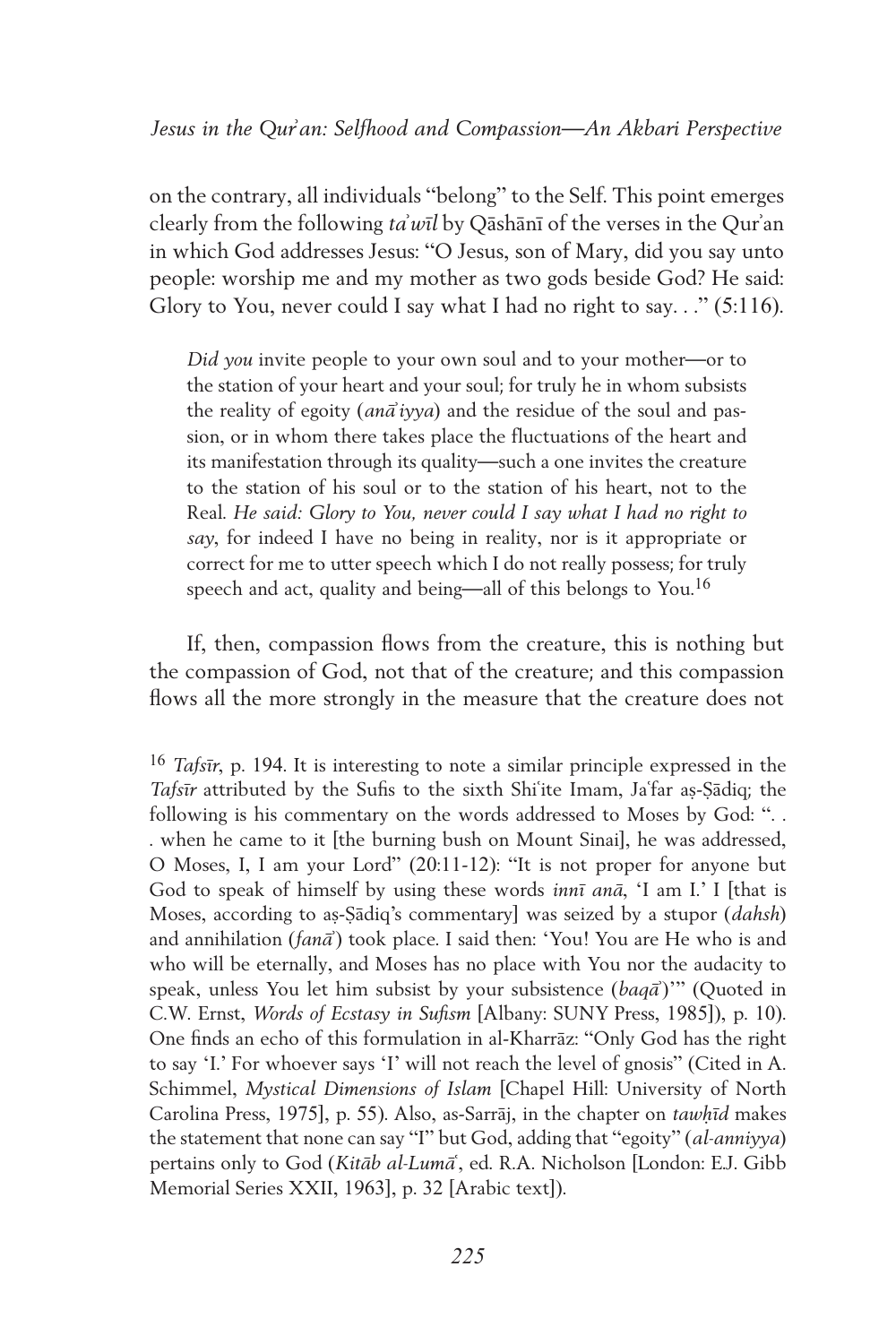appropriate it to himself. Ibn ʿArabī tells his readers to be the Real *and* a creature, only then will compassion flow from them; and then, not from them in respect of their own creaturely properties, but from them *biʾLlāh*, by or through God. If the consciousness of being the Real is not balanced by the consciousness that one is a creature, a slave, at the same time and for as long as one persists as an individual, then the result is in fact far from compassion, it is pride, self-delusion, and self-divinization. In other words humility and compassion are two complementary virtues that flow from a proper awareness of reality: a "proper" awareness being one that puts each thing in its right place, knowing that the creature is nothing *but* the Real, in respect of Its Selfmanifestation within and through it, and that the creature is nothing *before* the Real. In both cases, the individual as such is reduced to nothing: self-effacement is the *conditio sine qua non* of Self-realization.

If one only has an awareness of being a creature, however, with no sense of the inner reality of divine Selfhood, then one's virtues, compassion included, will lack that all-embracing totality and that infinite depth which comes from realized spiritual knowledge. The more one is aware of the sole reality of God as the true ontological agent, the only true Self, the more naturally and spontaneously will compassion flow forth. In other words, the closer the individual comes to the source of compassion, the more fully will compassion be manifested through him; that is, such a one becomes not only a *marḥūm*, one upon whom compassion or mercy is bestowed, but also a *rāḥim*, one who bestows mercy to others. This is what distinguishes the "veiled ones" (*al-maḥjūbūn*) from the "folk of unveiling" (*ahl alkashf*). As Ibn ʿArabī says:

The veiled ones, in accordance with their belief, ask the Real to have compassion upon them, while the folk of unveiling ask that the compassion of God abide through them. They ask for this with the name *Allāh*, saying "O *Allāh*, have compassion upon us," and He only has compassion upon them by causing compassion to abide through them. Compassion has a property which in reality belongs to the essence of "that which abides through a locus" (*al-qāʾim biʾl* $m$ *ahall*).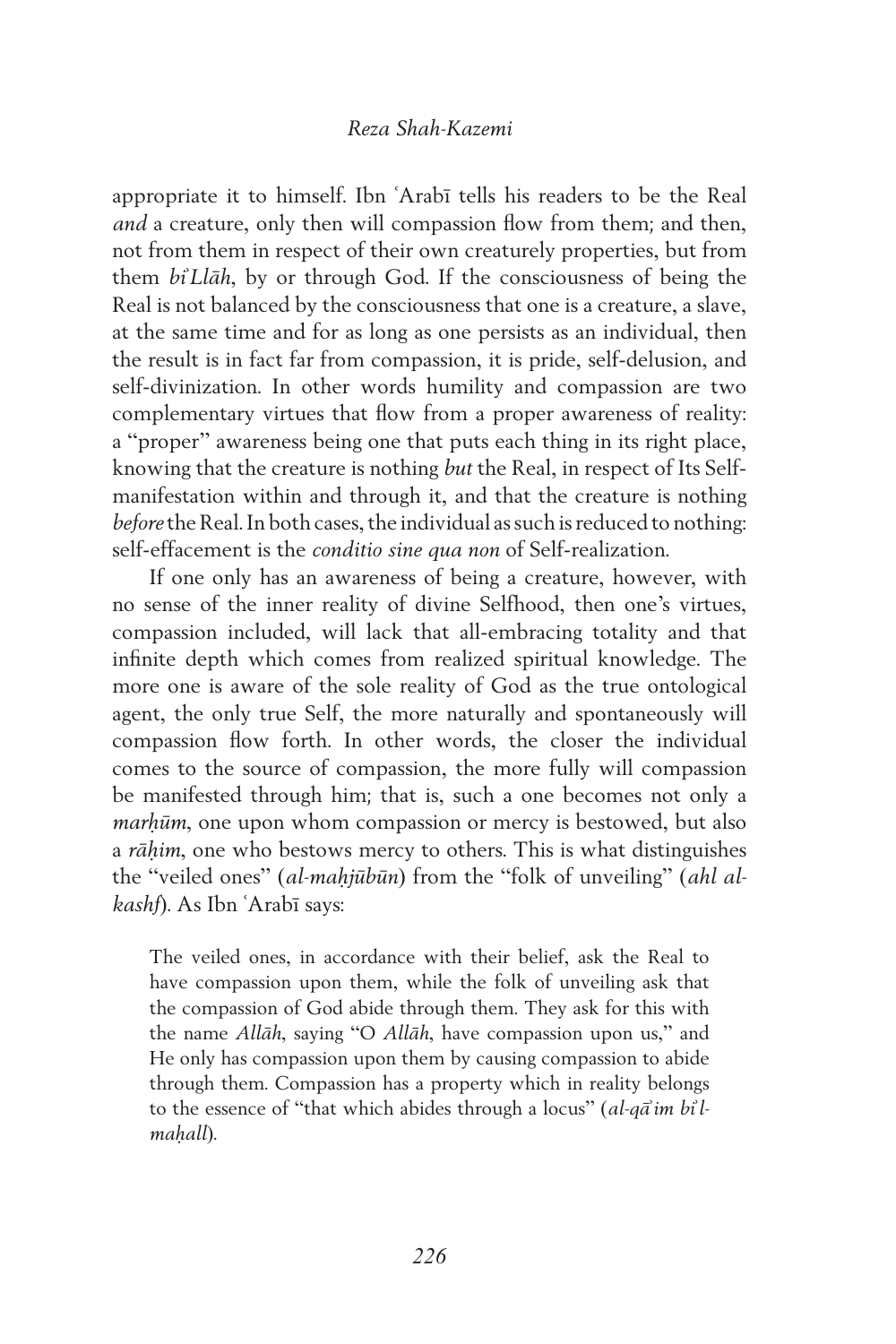### Qāshānī comments:

The property of compassion rules over them, for that which abides through a locus exercises its ruling property over the receptacle, in accordance with its reality; so He only has compassion upon them by causing compassion to abide through them, thus making them compassionate ones (*rāḥimīn*). . . .<sup>17</sup>

Those who have been rendered compassionate in this way are said to find the property of compassion by way of mystical "taste" (*dhawqan*);18 their spiritual intuition not only gives them a taste of the essence of compassion, but shows them also that compassion is the very essence of the Real. There are many indications that compassion expresses the fundamental nature of God. The Qurʾan tells us that "My compassion encompasses all things" (7:156). The name of God, *ar-Raḥmān*, is practically synonymous with *Allāh*: "Call upon *Allāh*  or call upon *ar-Raḥmān*" (17:110). Repeatedly in the Qurʾan *ar-Raḥmān* is referred to as the divine creative force from which all things arise.19 Now according to Ibn ʿArabī, it was precisely because of His compassion that God created the world: the whole of creation is thus itself a *marḥūm*, an object of compassion. Every *mawjūd* is a *marḥūm*: every thing that is made existent is an object of compassion.<sup>20</sup> This perspective on creation might be seen as a commentary on one of the most important "explanations" of the reason behind the creation of the world by God. According to a famous holy utterance, a *ḥadīth qudsī*, which Ibn ʿArabī often cites, God says: "I was a hidden treasure and I loved to be known, so I created." Here the purpose of creation

<sup>17</sup>*Fuṣūṣ*, pp. 225-226. See Austin's translation, p. 225, which I have not followed. See also Izutsu's illuminating discussion of mercy as a key theme of Ibn ʿArabī's metaphysics, in the chapter "Ontological Mercy" in *Sufism and Taoism: A Comparative Study of Key Philosophical Concepts* (Berkeley: University of California Press, 1983).

<sup>18</sup>*Fuṣūṣ*, p. 226.

19 For example, the chapter of the Qurʾan named *ar-Raḥmān* (chap. 55) begins thus: "*Ar-Raḥmān*, taught the Qurʾan, created man."

<sup>20</sup>*Fuṣūṣ*, p. 225; *Bezels*, p. 224.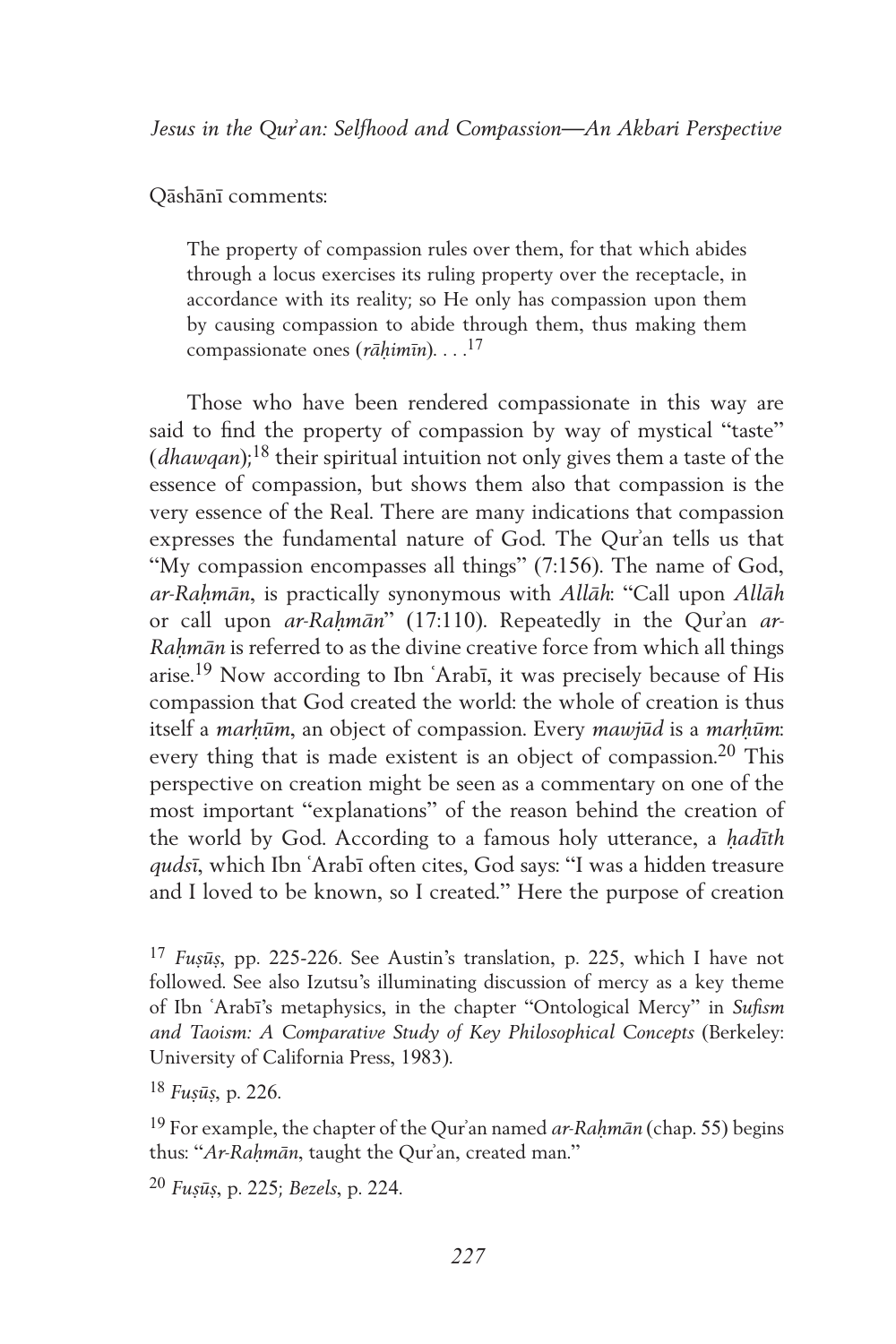is explicitly tied to God's desire to be known; He wished to manifest His inner perfections; and this is one way of becoming known, that is, knowing Himself outwardly, as distinct from knowing Himself inwardly. As the opening lines of the chapter on Adam in the *Fuṣūṣ* have it:

The Real willed, by virtue of His Beautiful Names, which are innumerable, to see their identities—if you wish you can say: to see His identity—in a comprehensive engendered being that comprises the entire affair. . . . His mystery is manifest to Himself through it, for the vision a thing has of itself in itself is not like the vision it has of itself in another thing, which will serve as a mirror for it.<sup>21</sup>

One of Ibn ʿArabī's most startling declarations comes, though, when he says that the first object of God's compassion was not in fact the creation, it was God Himself. In other words, God had compassion<sup>22</sup> for His own Names and Qualities that wished to manifest themselves, but were hidden in His own essence. In other words, He had compassion for His own hidden "treasures." As Ibn ʿArabī writes:

Through the breath of the All-Merciful, God gave relief (*tanfīs*) to the divine names. . . . He relieved the divine names of the lack of displaying effects.<sup>23</sup>

So the supreme archetype or model of all compassion, of all love and feeling for the "other," is this love of God's Essence for Its own

<sup>21</sup>*Fuṣūṣ*, p. 8. I am following Caner Dagli's translation of *ʿayn* as "identity" rather than using the other available translations, "entity," "essence," "archetype," etc. See the convincing reasons he gives for using this term, in the introduction to his translation of the *Fuṣūṣ* (The Great Books of the Islamic World, 2002)*.* 

22 The root of the word "com-passion" expresses well this aspect of the creative function of divine *raḥma*: "to suffer with."

 <sup>23</sup>*Futūḥāt*, II 487.34, 123.26; *Sufi Path,* p. 130. See Corbin's inspiring exploration of this theme in "Divine Passion and Compassion," chapter 1 of *Creative Imagination in the Sufism of Ibn ʿArabī*, trans. Ralph Mannheim, (Bollingen Series XCI, Princeton University Press, 1969).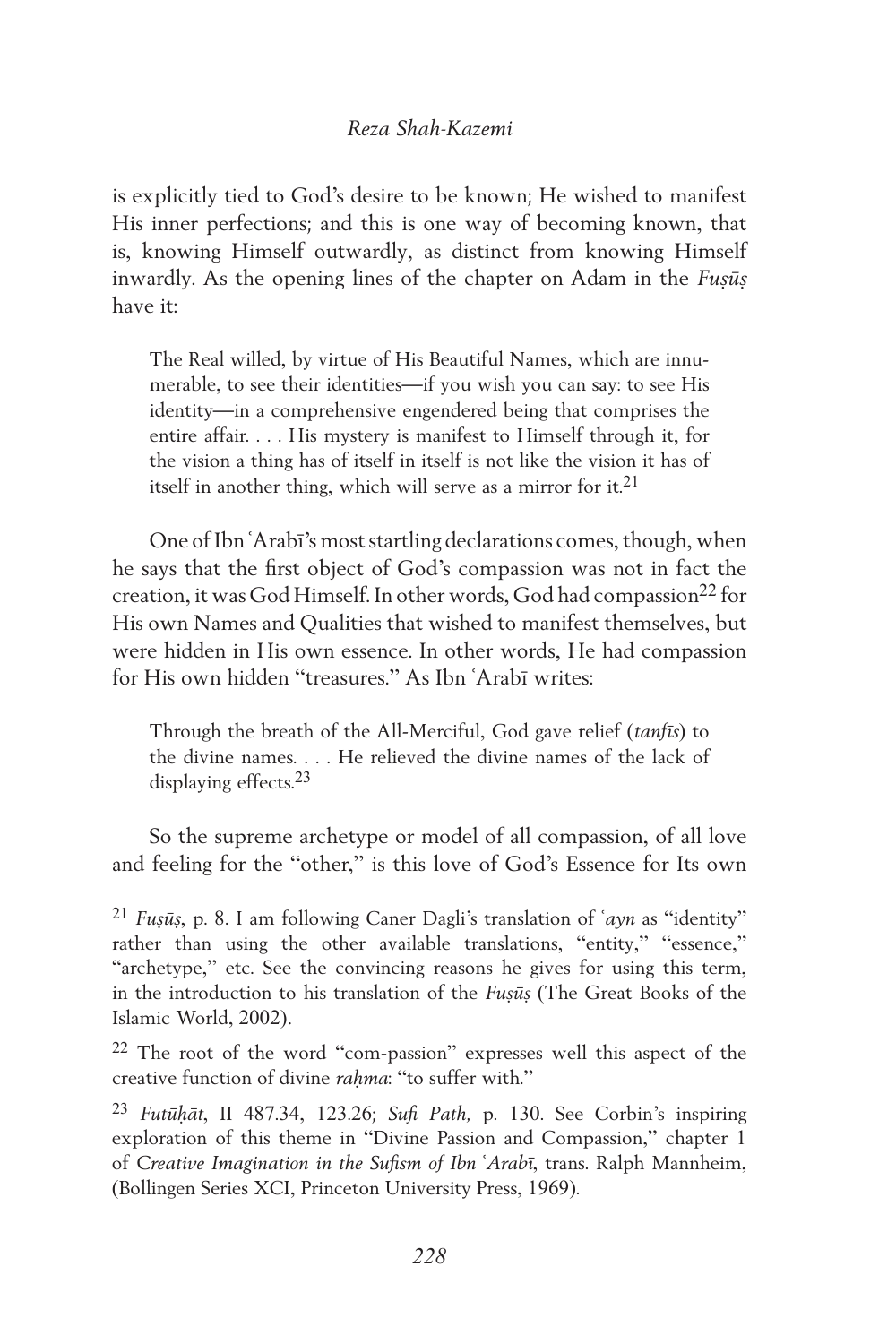Self-manifestation, for Its own theophany to an "other," and through the "other": everything is ultimately manifested by compassion, is woven of compassion, and returns to compassion: "My compassion encompasses all things," as we saw earlier. Ibn ʿArabī stresses that everything returns to mercy and compassion, but this does not deny the terrible reality of hell nor does it preclude the wrathful side of God. Ibn ʿArabī often cites the *ḥadīth* in which it is stated that God's compassion takes precedence over His wrath, but he does not deny the reality of this wrath: he attributes it, though, not to God's intrinsic nature, but to the creature's willful rejection of the mercy that is being offered to him "ontologically," that is, by virtue of the compassion that inheres in the very nature of being. As Qāshānī says, in his commentary on the opening line of the chapter on Zachariah:

For compassion is of the Essence, as it is generous by nature, overflowing with generosity from the treasury of compassion and bounty. Being is the first effusion of the all-embracing compassion which encompasses everything. But as for wrath, it does not essentially pertain to the Real, rather, it consists in a property of a non-existential nature (*ḥukm ʿadamī*), arising out of the absence of receptivity (*ʿadam qābiliyya*), on the part of certain things, to the perfect manifestation of the effects of Being and its properties within them. . . . This absence of the effusion of compassion over a given thing, resulting from its lack of receptivity, is called "wrath" in relation to that thing, in the face of the compassionate one (*ar-rāḥim*).<sup>24</sup>

Therefore the compassion of being not only takes precedence ontologically over the non-existential property of wrath, it also prevails, ultimately over the accidental properties of evil and suffering, the concomitants of non-being: "Everyone will end up with mercy."<sup>25</sup> This truth is grasped in the measure of one's awareness—spiritually and not just notionally—of the absolute and infinite reality of goodness and the relative and limited reality of evil.

<sup>24</sup>*Fuṣūṣ*, p. 222.

 <sup>25</sup>*Futuḥāt*, III 465.26, as cited in *Sufi Path*, p. 338.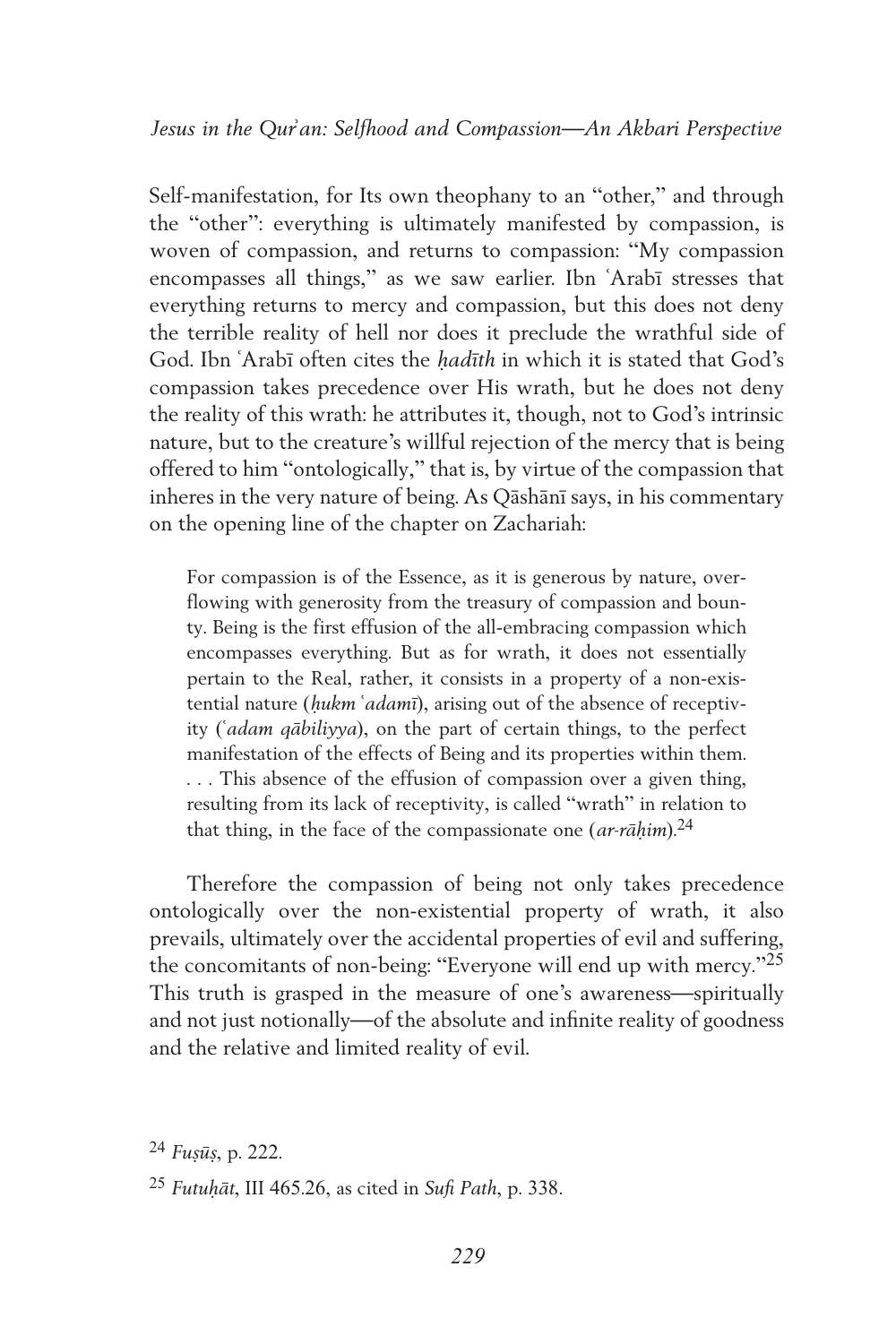Returning to the theme of selfhood and compassion, the following affirmation by Ibn ʿArabī is of great importance:

God is qualified by love for us, and love is a property that demands that he who is qualified by it be merciful towards himself.26

We have seen how God has mercy upon His own Names and Qualities; on the human plane, this "self-compassion" implies radical objectivity towards one's own self. This idea is expressed in a most incisive manner by Ibn ʿArabī in the following dialogue with his own soul: the very fact of the dialogue itself implies the "otherness within," the objectivity that one must have towards one's own soul. The dialogue involves two of the greatest saints of Islam, Manṣūr al-Ḥallāj and Uways al-Qaranī. Ibn ʿArabī's soul argues that al-Ḥallāj surpassed the degree of Uways because, while Uways satisfied his own needs before giving away his surplus in charity, al-Ḥallāj was prepared even to sacrifice his own needs for the sake of others. To this argument of his own soul, Ibn ʿArabī replies:

If the gnostic has a spiritual state like al-Ḥallāj, he differentiates between his soul and that of others: he treats his own soul with severity, coercion, and torture, whereas he treats the souls of others with preference and mercy and tenderness. But if the gnostic were a man of high degree . . . his soul would become a stranger to him: he would no longer differentiate between it and other souls in this world. . . . If the gnostic goes out to give alms, he should offer it to the first Muslim whom he meets. . . . The first soul to meet him is his own soul, not that of another.<sup>27</sup>

To digress a little, although the focus in this paper is on the "Qurʾanic" Jesus, the perspectives opened up by Ibn ʿArabī enable one

 <sup>26</sup>*Futuḥāt*, III 429, as cited in *Sufi Path*, p. 132.

<sup>&</sup>lt;sup>27</sup> Quoted on pp. 56-57 of "Excerpts from the Epistle on the Spirit of Holiness" (*Risāla Rūḥ al-Quds*)," translated by R. Boase and F. Sahnoun. In *Muhyiddin Ibn ʿArabi: A Commemorative Volume*, ed. S. Hirtenstein and M. Tiernan (Longmead: Element Books, 1993).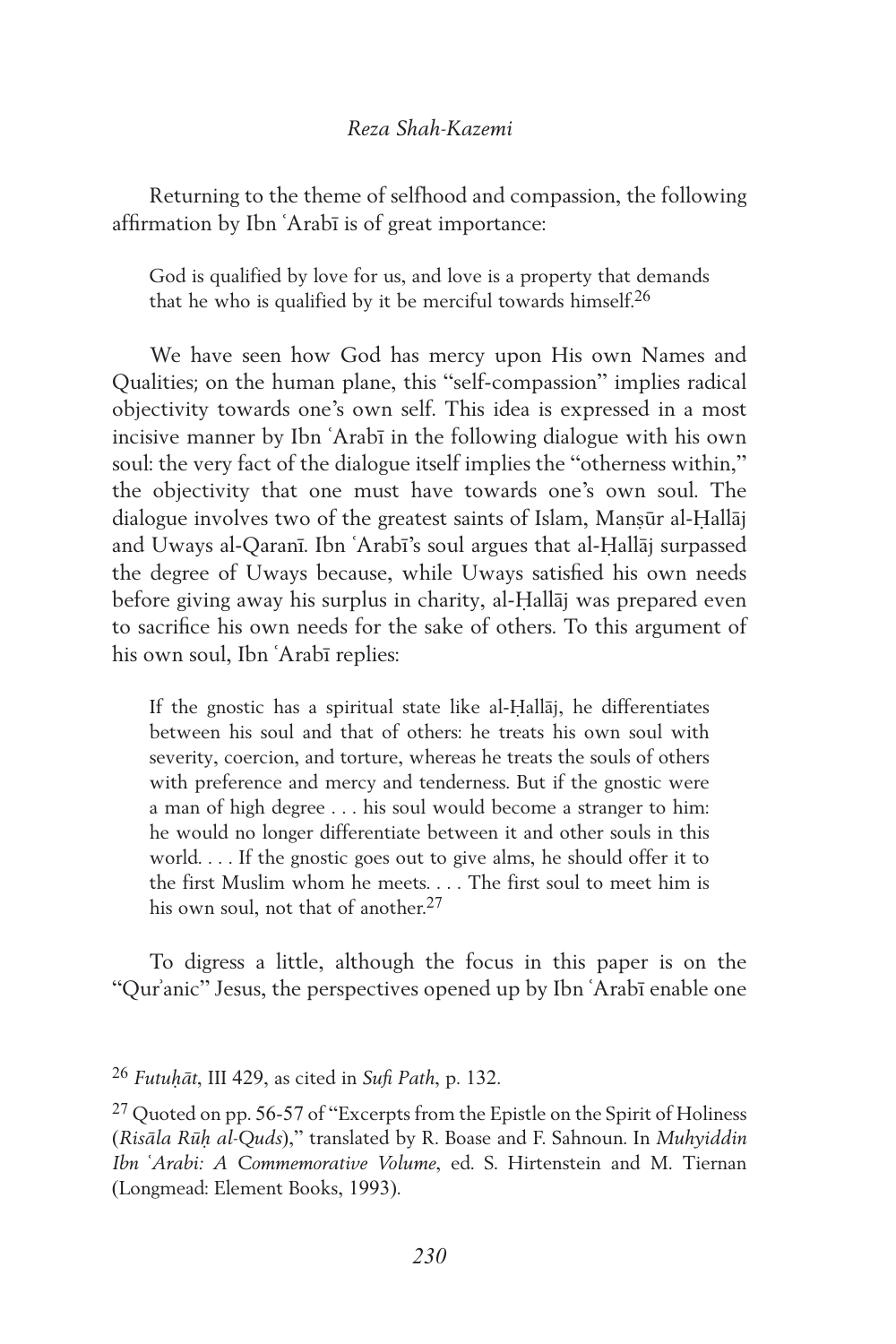*Jesus in the Qurʾan: Selfhood and Compassion—An Akbari Perspective* 

to see the Biblical message of Jesus, also, in quite a new light. Through the Akbari perspective on ontological compassion, one comes to appreciate deeper aspects of Christ's biblical injunctions: For instance, in Mark:

The Lord our God is one Lord. And thou shalt love the Lord thy God with all thy heart, and with all thy soul, and with all thy mind, and with all thy strength: this is the first commandment. And the second is like, namely this, thou shalt love thy neighbor as thyself (12:29-31).

The meaning of "loving oneself" is altogether transfigured in Ibn ʿArabī's metaphysics of Self-compassion. It is also significant that the second commandment is described as "like" the first. In Ibn ʿArabī's perspective, it is likely that the word *ʿayn* would be used: it is identical to the first. For he would stress that there is but one God, one reality; thus love of God must be directed to the divine nature in itself, above and beyond all creatures, but also to the divine nature immanent *within* all creatures, the divinity that constitutes the true being of the creatures. Both modes of love relate to the one and only Beloved. One recalls here another of Christ's sayings:

Inasmuch as ye have done it unto one of the least of these my brethren, ye have done it unto me (Matthew, 25:40).

And this saying in Luke, after taking a child's hand:

Whosoever shall receive this child in my name receiveth me: and whosoever shall receive me, receiveth Him that sent me (9:48).

The idea that every *mawjūd* is by definition already a *marḥūm* raises the pitch of Christ's message of charity and compassion, a message which is so often limited to a purely moral application. For example:

Love your enemies, do good to them which hate you, bless them that curse you. . . . Ye shall be the children of the Highest: for He is kind unto the unthankful and to the evil. Be ye therefore merciful as your Father is merciful (Luke, 6:27-28; 35-36).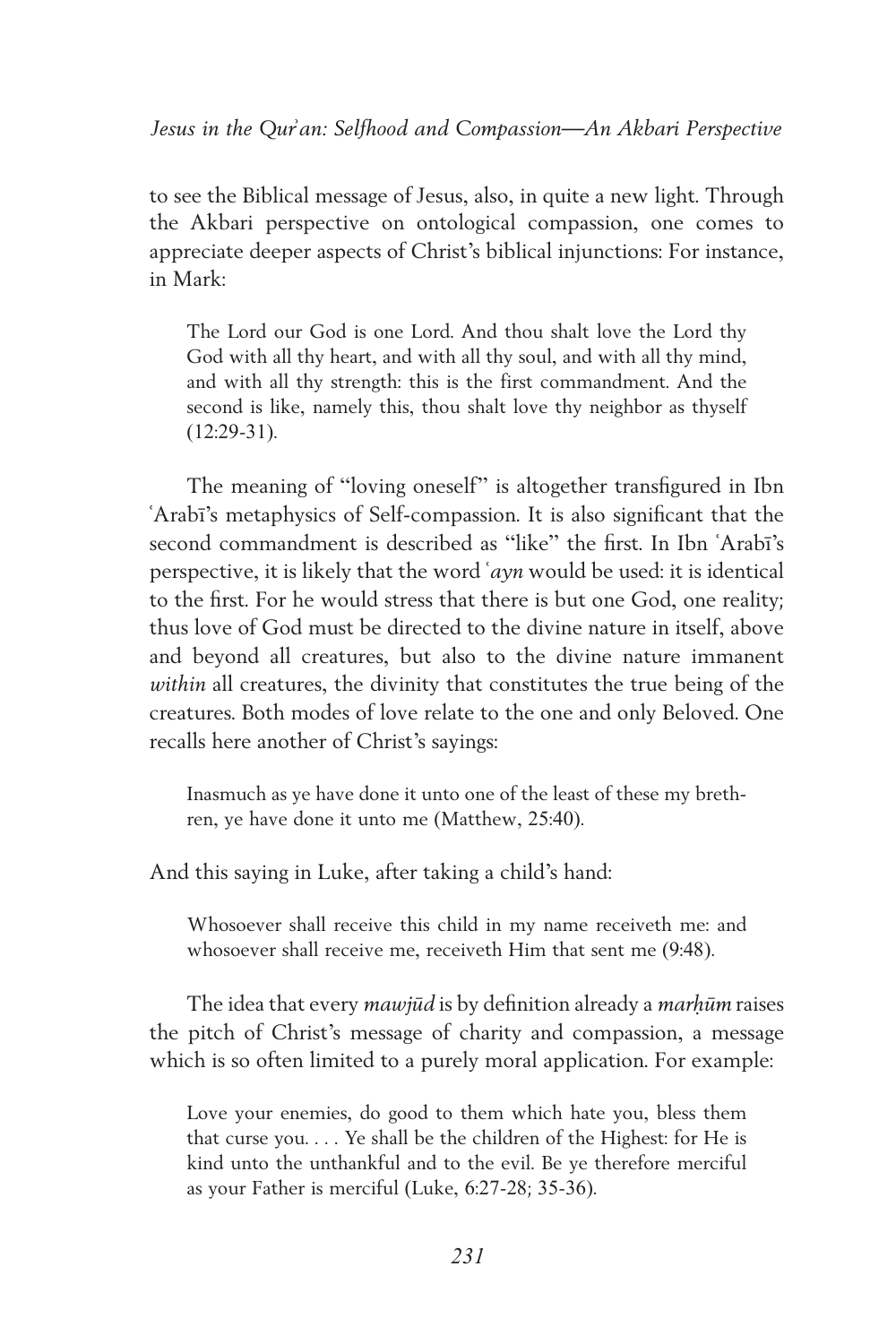This verse from Matthew evokes with particular clarity the universal compassion which embraces all things by virtue of giving them life:

Your Father . . . maketh His sun to rise on the evil and the good, and sendeth rain on the just and the unjust (5:45).

It was stated above that it is not just compassion but also humility that flows from an understanding of true Selfhood. Returning to the verses in the *Sūra Maryam* with which this discussion began, it is important to note that the first words of Jesus in the cradle were "Truly I am the slave of God" (19:30). Now it might seem at first sight that creaturely slavehood and divine Selfhood are diametrically opposed, yet in Ibn ʿArabī's perspective, as we have observed above, only he who knows that he is a slave of God will come to know that God is the only true Self of all. In his description of the climax of his own spiritual ascension, Ibn ʿArabī makes clear the relationship between slavehood and Selfhood:

God removed from me my contingent dimension (*imkānī*). Thus I attained in this nocturnal journey the inner realities of all the Names, and I saw them all returning to One Subject (*musammā wāḥid*) and One Entity (*ʿayn wāḥida*): that Subject was what I witnessed and that Entity was my being. For my voyage was only in myself and pointed to myself, and through this I came to know that I was a pure "slave" without a trace of lordship in me at all.<sup>28</sup>

Again, let us note that the first thing that he says after this remarkable experience of *tawḥīd* in subjective mode, that is, the realization of the oneness of true Selfhood, is that he came to know his own slavehood. What this shows clearly is that self-effacement is the consequence of true Self-realization. When the subjective core of individuality is effaced, there can be nothing to which pride can attach

<sup>28</sup>*Futūḥāt*, III 350.30; what we cite here is the translation given by James Morris, "Ibn ʿArabī's Spiritual Ascension," p. 380 in *Les Illuminations de La Mecque—The Meccan Illuminations, selected texts* (under the direction of M. Chodkiewicz) (Paris: Sindbad, 1988).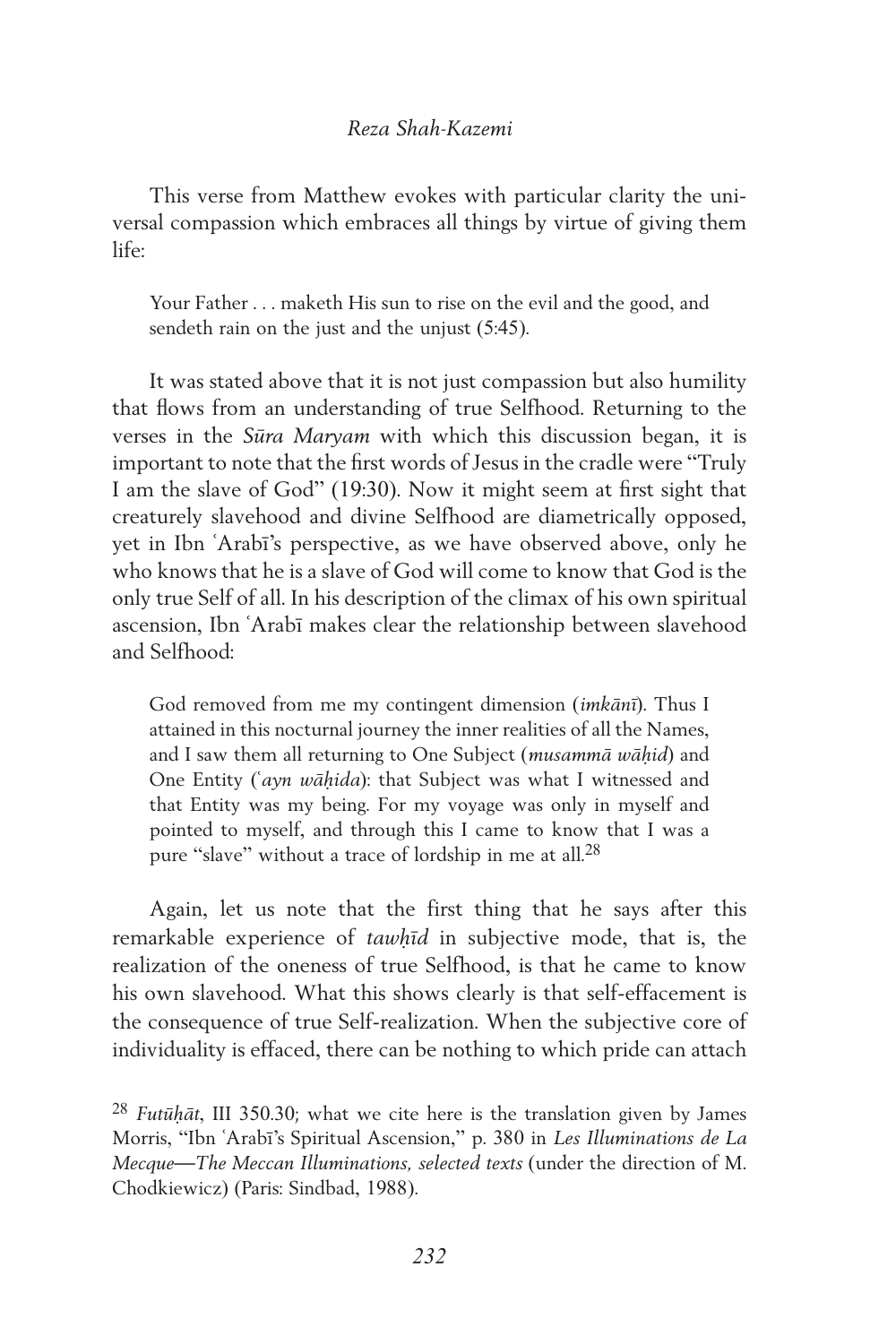itself: with the effacement of individuality, there is the uprooting of pride, and the consummation of a humility that is as ineradicable as the knowledge upon which it is based is indubitable.

To complete our reflections on the relationship between Selfhood, slavehood, and compassion, let us consider the following remarkable commentary by Qāshānī on verses in the *Sūrat al-Insān*. Here, selfextinction is seen as inextricably tied to self-giving. In the verses in question we are presented with a distinction between the righteous (*al-abrār*) and the slaves of God (*ʿibād Allāh*):

Truly the righteous shall drink from a filled cup [containing a drink] flavored with Kāfūr—a fountain from which the slaves of God drink, making it flow with greater abundance (74:5-6).

Qāshānī interprets this fountain as a symbol of the divine Essence, beyond the divine Qualities. The righteous, he writes,

are the joyous ones who have gone beyond the veils of traces and actions, and are now veiled by the veils of the divine Qualities. But they do not completely stop at this level, rather, their orientation is towards the Fountain of the Essence . . . they are midway along the Path.

The slaves, on the other hand, who drink directly from the fountain itself, without diluting the drink at all, are distinguished by their exclusive devotion to the unity of the Essence.

Their love is for the Fountain of the Essence beyond the Qualities, not differentiating between compulsion and kindness, gentleness and harshness. . . . Their love abides in the midst of contraries, their joy remains in the face of graces and trials, compassion and distress.

The important point comes now. It shows the clear relationship between slavehood, selfhood, and self-giving: for these slaves not only love the Fountain of the Essence, they are submerged in it, totally and indistinguishably one with it. The words of the Qurʾan powerfully evoke this identity, *yufajjirūnahā tafjīran*, they make the fountain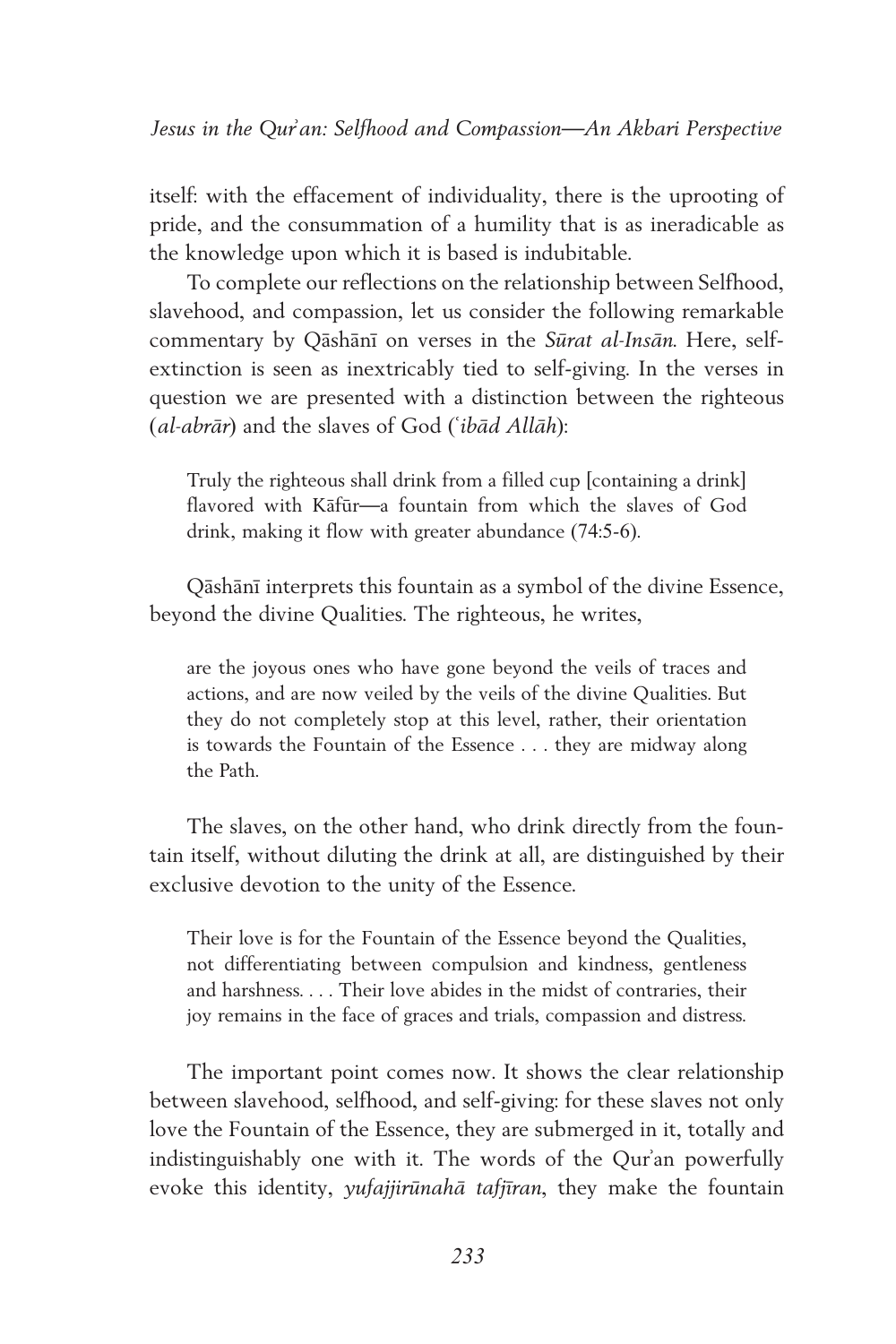flow all the more abundantly, the more they drink from it. Why is this? Because, according to Qāshānī, the slaves

are [themselves] the sources of this Fountain; there is no duality or otherness. . . . Were it otherwise, it would not be the Fountain of Kāfūr, because of the darkness of the veil of egoity (*anāʾiyya*) and duality.<sup>29</sup>

There is no ego-consciousness in the Essence, for there are no distinct egos, although all are nonetheless mysteriously contained by the Essence, in absolute non-differentiation; there is but the one Self, the *Nafs al-Ḥaqq*, the Self of the Real, and there are no distinctions, no *tafāḍul*, therein. It is only in the Paradises that one finds such ranking in degrees between the prophets, saints, martyrs, and righteous ones. In the *Futūhāt* one finds Ibn `Arabī making this point by means of distinguishing between "essential (*dhātī*) perfection" and "accidental (*ʿaraḍī*) perfection," the first pertaining to pure "slavehood" (*ʿubūdiyya*), the second to "manliness" (*rajuliyya*):

The degree of the essential perfection is in the Self of the Real (*Nafs al-Ḥaqq*), while the degrees of accidental perfection are in the Gardens. . . . Ranking according to excellence (*tafāḍul*) takes place in accidental perfection, but not in essential perfection.<sup>30</sup>

In other words, "accidental perfection" pertains to the individual, whether in the world or in the heavens—this mode of unavoidable selfaffirmation is thus "manly," in contrast to the ontological effacement of the individual in the highest realization, such effacement being evoked by the term "slave." Thus, to return to Qāshānī's *taʾwīl*, the drinking of the "slaves of God" at the fountain of the Essence—together with the fact that such drinking only increases the flow of the fountain symbolizes their inner identity with the Essence, but as persons they remain distinct in the various levels of Paradise. And, one might venture to add, in the spirit of this perspective, this is not just the case in the

<sup>29</sup>*Tafsīr*, vol. II, pp. 360-361.

 <sup>30</sup>*Futūḥāt*, II 588.10, 13; as cited in *Sufi Path*, p. 366.